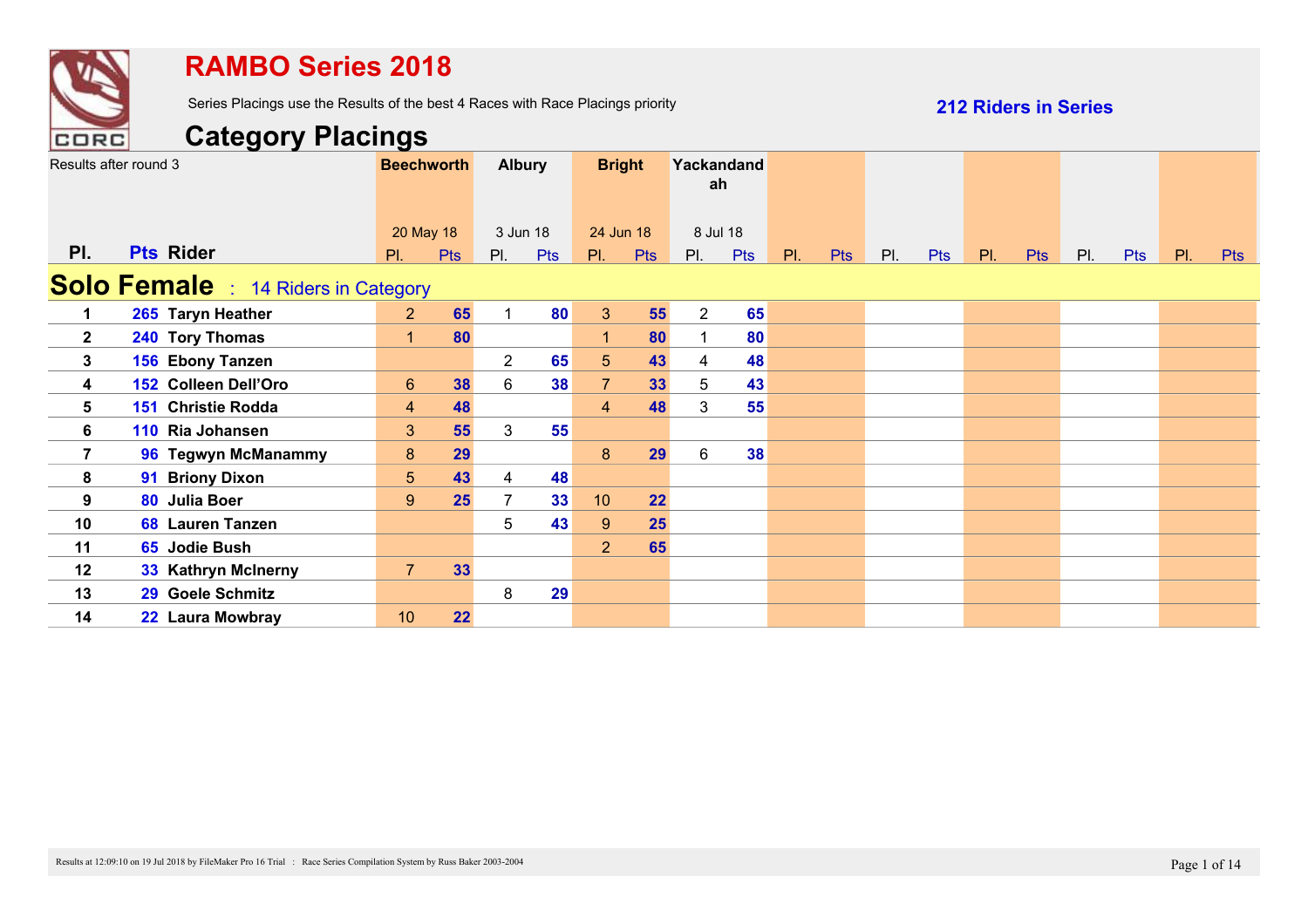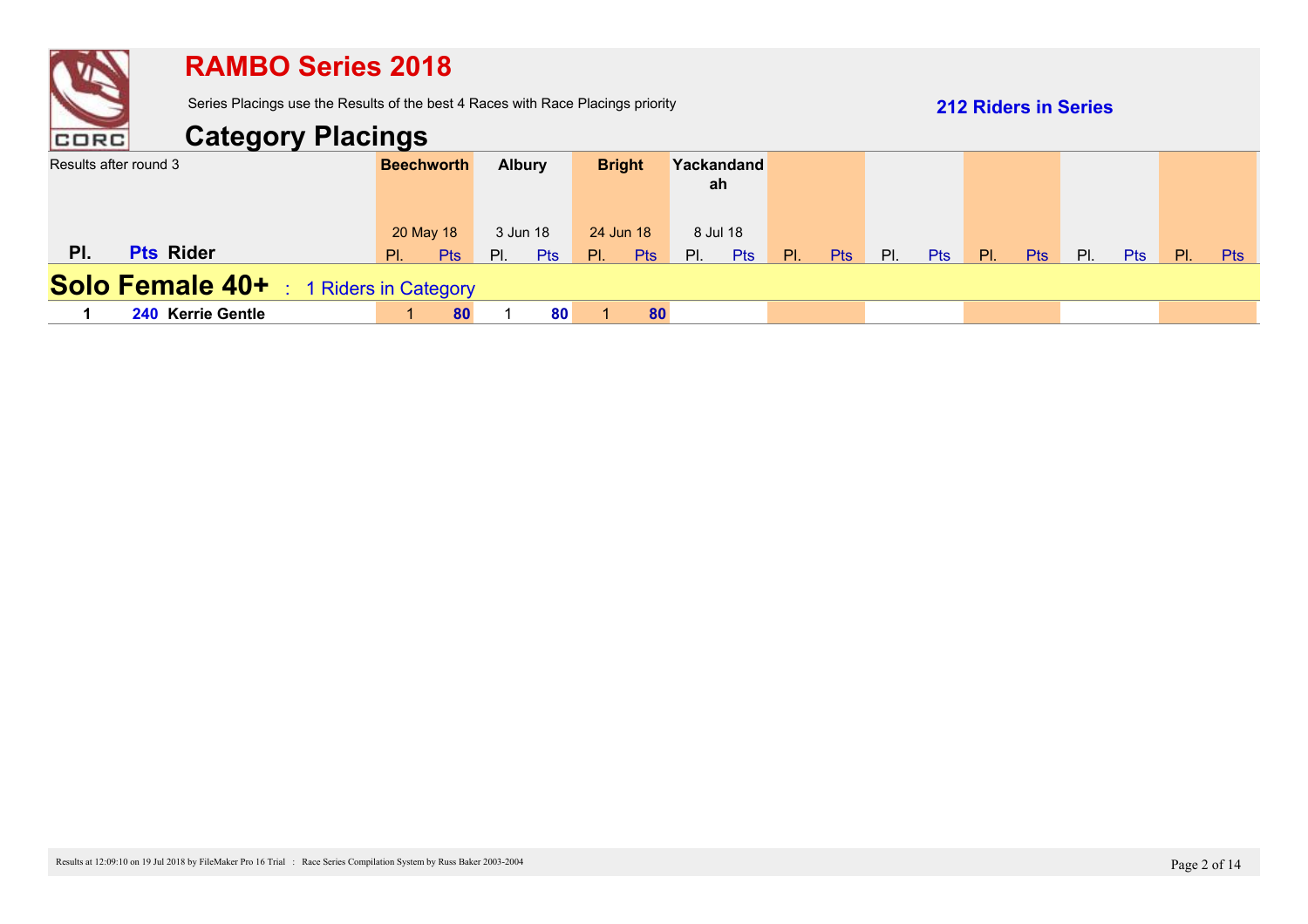

Series Placings use the Results of the best 4 Races with Race Placings priority

**212 Riders in Series**

|                         | Results after round 3         | <b>Beechworth</b>      |            | <b>Albury</b>   |     |                 | <b>Bright</b>           | Yackandand      | ah  |     |            |     |     |     |            |     |            |     |            |
|-------------------------|-------------------------------|------------------------|------------|-----------------|-----|-----------------|-------------------------|-----------------|-----|-----|------------|-----|-----|-----|------------|-----|------------|-----|------------|
| PI.                     | <b>Pts Rider</b>              | 20 May 18<br>PI.       | <b>Pts</b> | 3 Jun 18<br>PI. | Pts | $\mathsf{PI}$ . | 24 Jun 18<br><b>Pts</b> | 8 Jul 18<br>PI. | Pts | PI. | <b>Pts</b> | PI. | Pts | PI. | <b>Pts</b> | PI. | <b>Pts</b> | PI. | <b>Pts</b> |
|                         | <b>Solo Junior U15 Female</b> | : 8 Riders in Category |            |                 |     |                 |                         |                 |     |     |            |     |     |     |            |     |            |     |            |
| 1                       | 305 Aly Bowey                 | $\blacktriangleleft$   | 80         |                 | 80  |                 | 80                      | $\overline{2}$  | 65  |     |            |     |     |     |            |     |            |     |            |
| $\mathbf{2}$            | 158 Inanay Gilson             | 3                      | 55         | 3               | 55  |                 |                         | 4               | 48  |     |            |     |     |     |            |     |            |     |            |
| $\mathbf{3}$            | 120 Ruby Hartvigsen           | 2                      | 65         |                 |     |                 |                         | 3               | 55  |     |            |     |     |     |            |     |            |     |            |
| $\boldsymbol{4}$        | 113 Isla Dixon                | $\overline{4}$         | 48         | $\overline{2}$  | 65  |                 |                         |                 |     |     |            |     |     |     |            |     |            |     |            |
| $5\phantom{.0}$         | 91 Audrey Rodda               | $5\phantom{.}$         | 43         |                 |     | $\overline{4}$  | 48                      |                 |     |     |            |     |     |     |            |     |            |     |            |
| $6\phantom{1}$          | 80 Maya Hartvigsen            |                        |            |                 |     |                 |                         |                 | 80  |     |            |     |     |     |            |     |            |     |            |
| $\overline{\mathbf{7}}$ | 65 Charlotte Long             |                        |            |                 |     | 2 <sup>1</sup>  | 65                      |                 |     |     |            |     |     |     |            |     |            |     |            |
| 8                       | 55 Luella Aldridge            |                        |            |                 |     | 3 <sup>1</sup>  | 55                      |                 |     |     |            |     |     |     |            |     |            |     |            |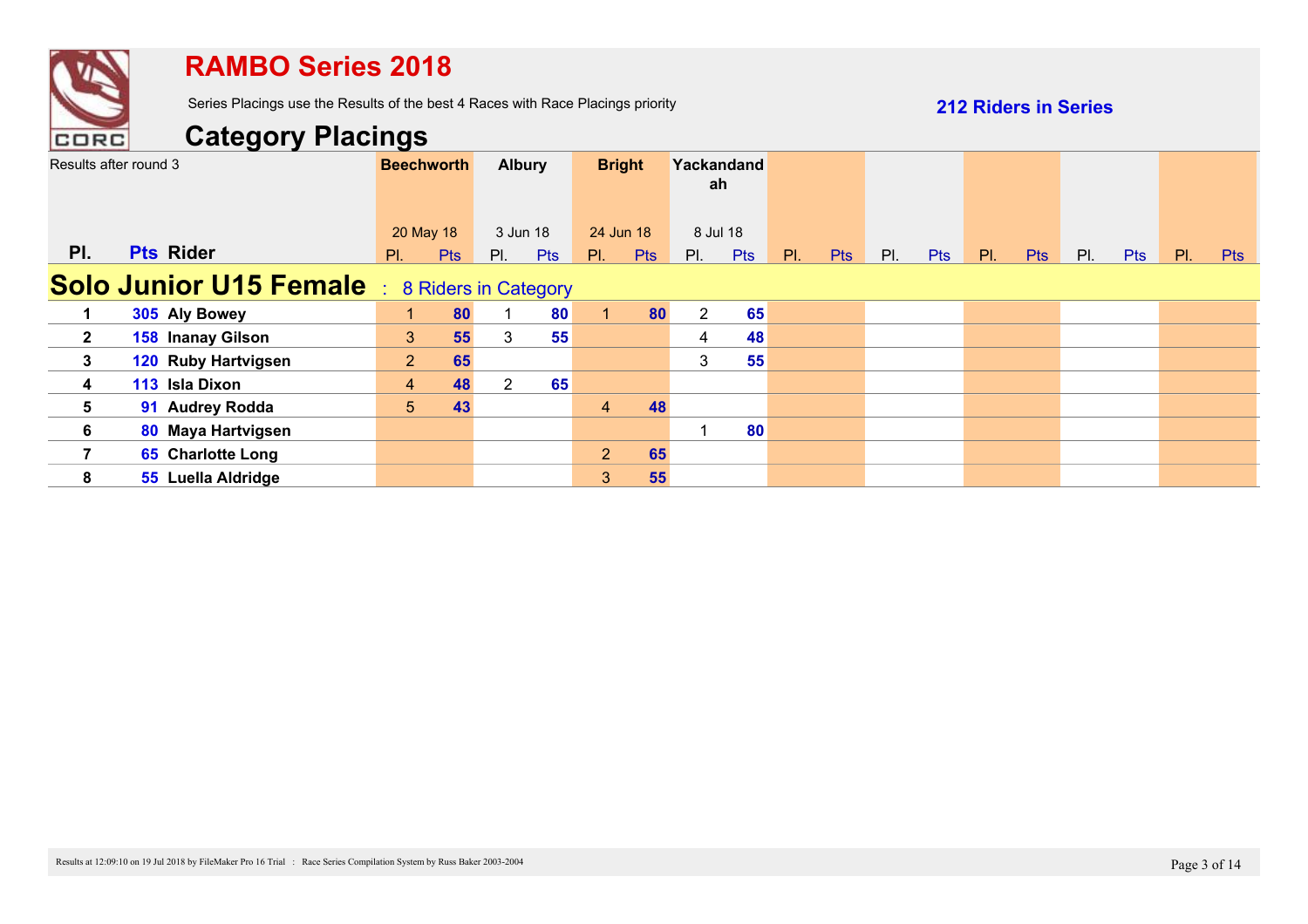

Series Placings use the Results of the best 4 Races with Race Placings priority

**212 Riders in Series**

|                | Results after round 3                               | <b>Beechworth</b> |                         | <b>Albury</b>  |     |                  | <b>Bright</b>  | Yackandand<br>ah |     |     |            |     |     |     |            |     |            |     |            |
|----------------|-----------------------------------------------------|-------------------|-------------------------|----------------|-----|------------------|----------------|------------------|-----|-----|------------|-----|-----|-----|------------|-----|------------|-----|------------|
|                |                                                     | 20 May 18         |                         | 3 Jun 18       |     | 24 Jun 18        |                | 8 Jul 18         |     |     |            |     |     |     |            |     |            |     |            |
| PI.            | <b>Pts Rider</b>                                    | PI.               | <b>Pts</b>              | PI.            | Pts | PI.              | <b>Pts</b>     | PI.              | Pts | PI. | <b>Pts</b> | PI. | Pts | PI. | <b>Pts</b> | PI. | <b>Pts</b> | PI. | <b>Pts</b> |
|                | <b>Solo Junior U15 Male</b> : 43 Riders in Category |                   |                         |                |     |                  |                |                  |     |     |            |     |     |     |            |     |            |     |            |
| $\mathbf 1$    | 265 Sam Northey                                     | $\overline{2}$    | 65                      | $\mathbf{1}$   | 80  | $\overline{2}$   | 65             | $\mathfrak{S}$   | 55  |     |            |     |     |     |            |     |            |     |            |
| $\mathbf{2}$   | 225 Cooper Northey                                  | $\mathbf{1}$      | 80                      |                |     | $\overline{1}$   | 80             | $\overline{2}$   | 65  |     |            |     |     |     |            |     |            |     |            |
| 3              | <b>187 Jett Hargreaves</b>                          | 5                 | 43                      | 4              | 48  | $\overline{4}$   | 48             | 4                | 48  |     |            |     |     |     |            |     |            |     |            |
| 4              | 174 Ryan Lalor                                      | $\overline{7}$    | 33                      | $\overline{2}$ | 65  | $6 \overline{6}$ | 38             | 6                | 38  |     |            |     |     |     |            |     |            |     |            |
| 5              | 165 Jasper Wood                                     | $\mathbf{3}$      | 55                      | 3              | 55  | 3                | 55             |                  |     |     |            |     |     |     |            |     |            |     |            |
| 6              | 110 Riley Edwards                                   | $\boldsymbol{9}$  | 25                      | 5              | 43  | $\bf{8}$         | 29             | 18               | 13  |     |            |     |     |     |            |     |            |     |            |
| $\overline{7}$ | 99 Wirra Gilson                                     | 18                | 13                      | $\overline{7}$ | 33  | 11               | 20             | $\overline{7}$   | 33  |     |            |     |     |     |            |     |            |     |            |
| 8              | 88 Isaac Smith                                      | 23                | $\overline{\mathbf{8}}$ | 8              | 29  | 10               | 22             | 8                | 29  |     |            |     |     |     |            |     |            |     |            |
| 9              | 80 Oliver Smith                                     | 11                | 20                      | 10             | 22  | 12               | 19             | 12               | 19  |     |            |     |     |     |            |     |            |     |            |
| 10             | 77 Sacha Verrocchio                                 | $\overline{4}$    | 48                      |                |     | 20               | 11             | 13               | 18  |     |            |     |     |     |            |     |            |     |            |
| 11             | 66 Nicholas Phegan                                  | 12                | 19                      | 9              | 25  |                  |                | 10               | 22  |     |            |     |     |     |            |     |            |     |            |
| 12             | 60 Finbar Jones                                     |                   |                         | 11             | 20  | 16               | 15             | 9                | 25  |     |            |     |     |     |            |     |            |     |            |
| 13             | 56 Dylan Babic                                      | 16                | 15                      | 17             | 14  | 21               | 10             | 14               | 17  |     |            |     |     |     |            |     |            |     |            |
| 13             | <b>56 Taylor Atherstone</b>                         | 8                 | 29                      | 20             | 11  | 15               | 16             |                  |     |     |            |     |     |     |            |     |            |     |            |
| 15             | 52 Josh Nelder                                      |                   |                         | 6              | 38  | 17               | 14             |                  |     |     |            |     |     |     |            |     |            |     |            |
| 16             | 50 Bradley Quirk                                    |                   |                         | 18             | 13  | 14               | 17             | 11               | 20  |     |            |     |     |     |            |     |            |     |            |
| 17             | <b>43 Blair Edwards</b>                             |                   |                         |                |     |                  |                | 5                | 43  |     |            |     |     |     |            |     |            |     |            |
| 17             | 43 Harry Back                                       | $6\phantom{a}$    | 38                      |                |     | 29               | 5 <sup>5</sup> |                  |     |     |            |     |     |     |            |     |            |     |            |
| 17             | 43 Noah Tanzen                                      |                   |                         |                |     | $5\phantom{.}$   | 43             |                  |     |     |            |     |     |     |            |     |            |     |            |
| 20             | 35 Ryan Piper                                       | 17                | 14                      | 15             | 16  | 26               | 5 <sup>5</sup> |                  |     |     |            |     |     |     |            |     |            |     |            |
| 21             | 34 Luke Woodland                                    | 14                | 17                      | 14             | 17  |                  |                |                  |     |     |            |     |     |     |            |     |            |     |            |
| 22             | 33 Julian Baudry                                    |                   |                         |                |     | $\overline{7}$   | 33             |                  |     |     |            |     |     |     |            |     |            |     |            |
| 23             | 31 Chase Nelder                                     |                   |                         | 13             | 18  | 18               | 13             |                  |     |     |            |     |     |     |            |     |            |     |            |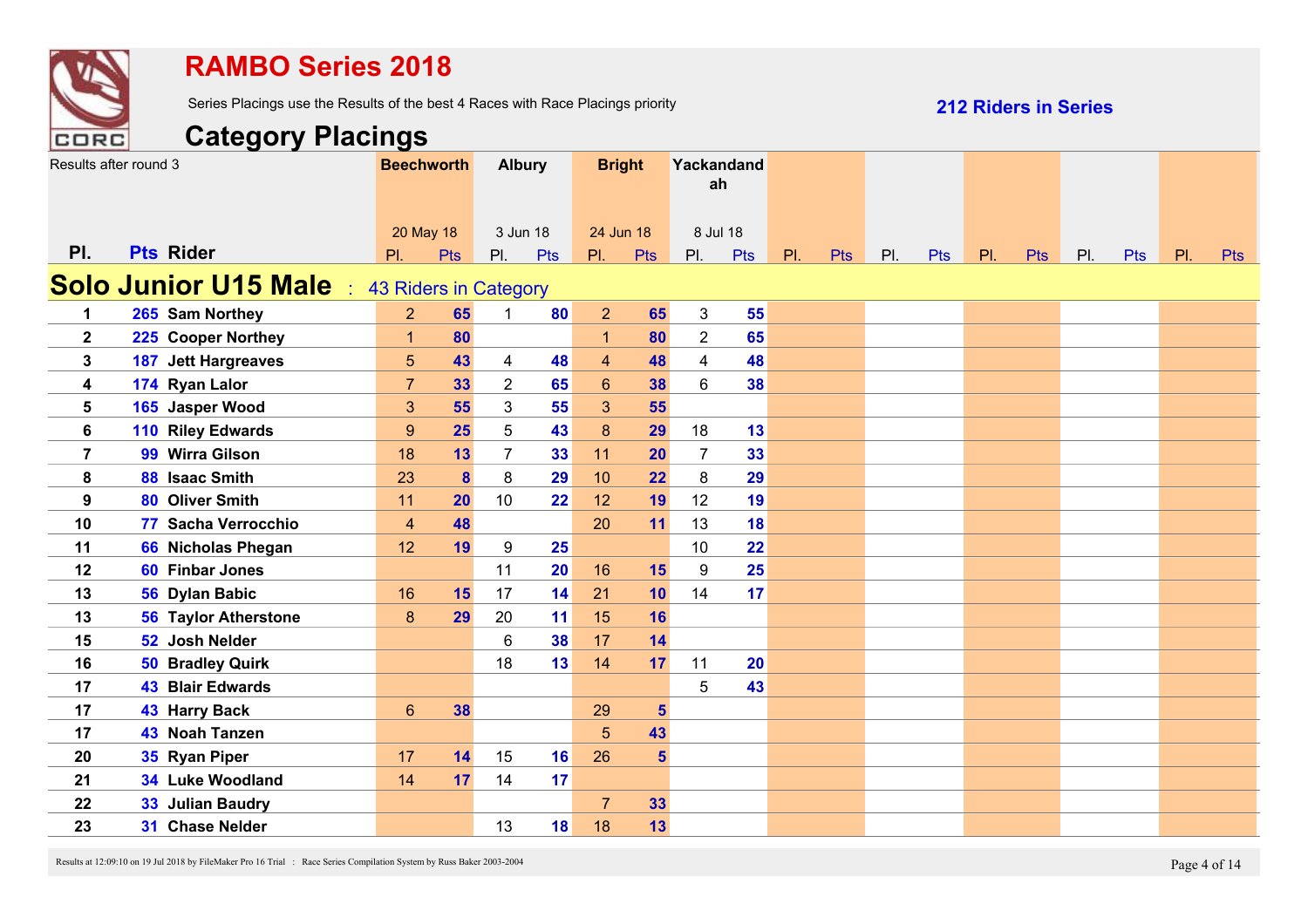

Series Placings use the Results of the best 4 Races with Race Placings priority

**212 Riders in Series**

|     | Results after round 3        | <b>Beechworth</b> |           | <b>Albury</b> |     |                  | <b>Bright</b>  | Yackandand<br>ah |            |     |            |     |            |     |            |     |     |     |            |
|-----|------------------------------|-------------------|-----------|---------------|-----|------------------|----------------|------------------|------------|-----|------------|-----|------------|-----|------------|-----|-----|-----|------------|
|     |                              |                   | 20 May 18 | 3 Jun 18      |     | 24 Jun 18        |                | 8 Jul 18         |            |     |            |     |            |     |            |     |     |     |            |
| PI. | <b>Pts Rider</b>             | PI.               | Pts       | PI.           | Pts | PI.              | Pts            | PI.              | <b>Pts</b> | PI. | <b>Pts</b> | PI. | <b>Pts</b> | PI. | <b>Pts</b> | PI. | Pts | PI. | <b>Pts</b> |
| 24  | <b>30 Edward Ritchie</b>     | 13                | 18        |               |     |                  |                | 19               | 12         |     |            |     |            |     |            |     |     |     |            |
| 25  | 25 Sam Gough                 |                   |           |               |     | $\boldsymbol{9}$ | 25             |                  |            |     |            |     |            |     |            |     |     |     |            |
| 26  | 23 Tyler Creek               |                   |           |               |     | 24               | $\overline{7}$ | 15               | 16         |     |            |     |            |     |            |     |     |     |            |
| 27  | 22 Levi Billings             | 10                | 22        |               |     |                  |                |                  |            |     |            |     |            |     |            |     |     |     |            |
| 28  | 21 Ben Back                  | 15                | 16        |               |     | 30               | 5 <sup>5</sup> |                  |            |     |            |     |            |     |            |     |     |     |            |
| 29  | <b>19 Hamish Pearce</b>      |                   |           | 12            | 19  |                  |                |                  |            |     |            |     |            |     |            |     |     |     |            |
| 29  | 19 Ryan Edwards              |                   |           |               |     | 23               | 8              | 20               | 11         |     |            |     |            |     |            |     |     |     |            |
| 31  | <b>18 Samuel Guthrie</b>     |                   |           |               |     | 13               | 18             |                  |            |     |            |     |            |     |            |     |     |     |            |
| 32  | 17 Tex Hunt                  | 19                | 12        |               |     | 28               | 5 <sup>5</sup> |                  |            |     |            |     |            |     |            |     |     |     |            |
| 32  | <b>17 William Dixon</b>      |                   |           | 19            | 12  | 27               | 5 <sup>5</sup> |                  |            |     |            |     |            |     |            |     |     |     |            |
| 34  | 15 Hugo Rodda                | 22                | 9         |               |     | 25               | $6\phantom{1}$ |                  |            |     |            |     |            |     |            |     |     |     |            |
| 34  | 15 Noah Wilson               |                   |           | 16            | 15  |                  |                |                  |            |     |            |     |            |     |            |     |     |     |            |
| 34  | 15 Oskar English             |                   |           |               |     |                  |                | 16               | 15         |     |            |     |            |     |            |     |     |     |            |
| 37  | 14 Gabriel Rodda             | 21                | 10        |               |     | 32               | 4              |                  |            |     |            |     |            |     |            |     |     |     |            |
| 37  | <b>14 Maurice Kraus</b>      |                   |           |               |     |                  |                | 17               | 14         |     |            |     |            |     |            |     |     |     |            |
| 39  | 12 Sam Chase                 |                   |           |               |     | 19               | 12             |                  |            |     |            |     |            |     |            |     |     |     |            |
| 40  | 11 Eli Green                 | 20                | 11        |               |     |                  |                |                  |            |     |            |     |            |     |            |     |     |     |            |
| 41  | <b>10 Nathaniel Connolly</b> |                   |           | 21            | 10  |                  |                |                  |            |     |            |     |            |     |            |     |     |     |            |
| 42  | 9 Sam Kane                   |                   |           |               |     | 22               | $\overline{9}$ |                  |            |     |            |     |            |     |            |     |     |     |            |
| 43  | 4 Toby Kane                  |                   |           |               |     | 31               | 4              |                  |            |     |            |     |            |     |            |     |     |     |            |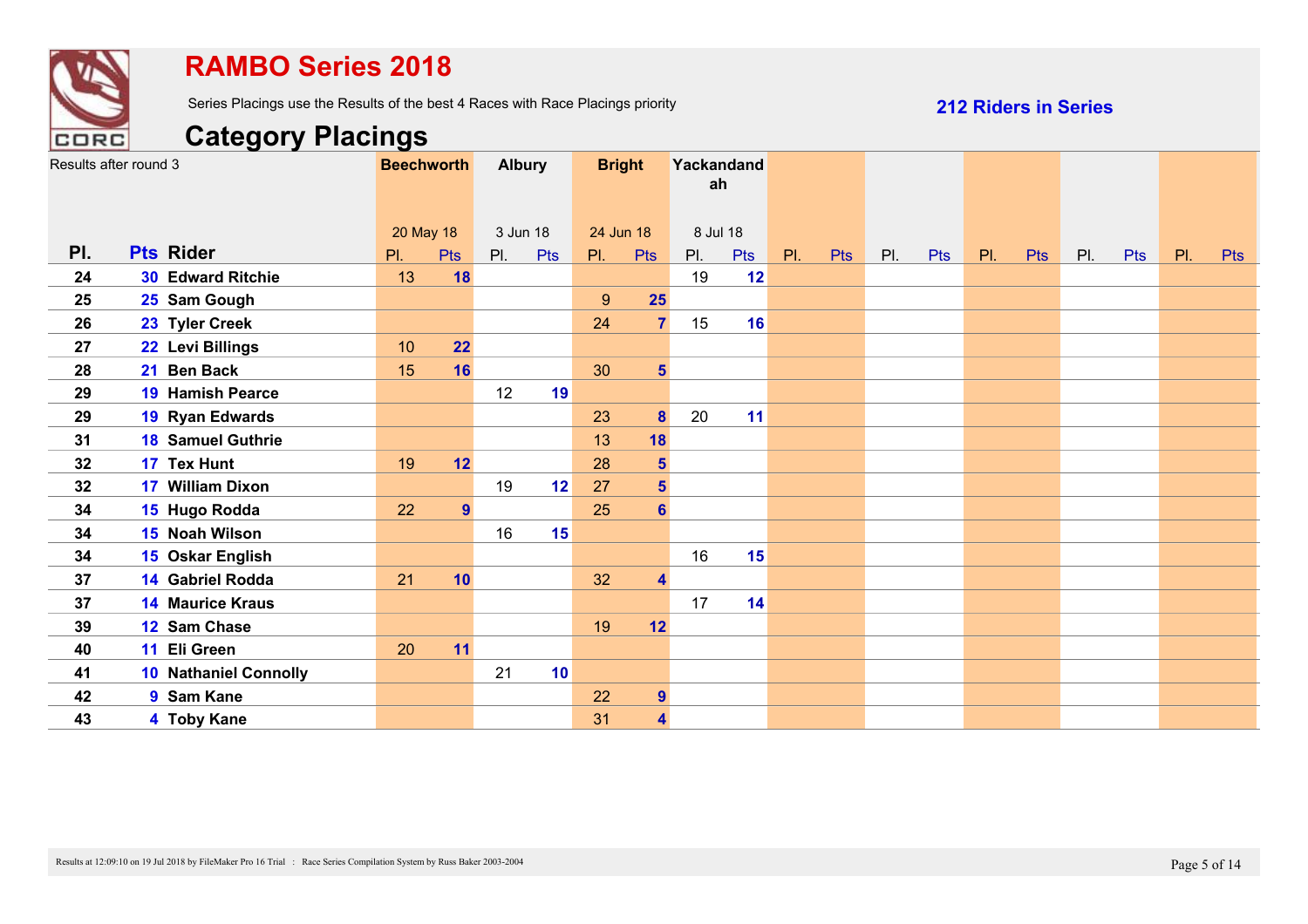

Series Placings use the Results of the best 4 Races with Race Placings priority

**212 Riders in Series**

|                         | Results after round 3                       | <b>Beechworth</b> |            | <b>Albury</b>  |            | <b>Bright</b>  |            | Yackandand<br>ah        |     |     |            |     |            |     |            |     |            |     |            |
|-------------------------|---------------------------------------------|-------------------|------------|----------------|------------|----------------|------------|-------------------------|-----|-----|------------|-----|------------|-----|------------|-----|------------|-----|------------|
|                         |                                             | 20 May 18         |            | 3 Jun 18       |            | 24 Jun 18      |            | 8 Jul 18                |     |     |            |     |            |     |            |     |            |     |            |
| PI.                     | <b>Pts Rider</b>                            | PI.               | <b>Pts</b> | PI.            | <b>Pts</b> | PI.            | <b>Pts</b> | PI.                     | Pts | PI. | <b>Pts</b> | PI. | <b>Pts</b> | PI. | <b>Pts</b> | PI. | <b>Pts</b> | PI. | <b>Pts</b> |
|                         | <b>Solo Male</b><br>: 28 Riders in Category |                   |            |                |            |                |            |                         |     |     |            |     |            |     |            |     |            |     |            |
| $\mathbf 1$             | 193 Gerard Wild                             |                   |            | $\overline{2}$ | 65         | $\overline{4}$ | 48         | $\mathbf{1}$            | 80  |     |            |     |            |     |            |     |            |     |            |
| $\mathbf 2$             | 185 William Hindmarsh                       | $\overline{2}$    | 65         | 3              | 55         |                |            | $\overline{2}$          | 65  |     |            |     |            |     |            |     |            |     |            |
| 3                       | 160 Tyla Windham                            | $\mathbf{1}$      | 80         | $\mathbf{1}$   | 80         |                |            |                         |     |     |            |     |            |     |            |     |            |     |            |
| 4                       | 156 Terry Connor                            | $\sqrt{5}$        | 43         | $\overline{4}$ | 48         | 2 <sup>2</sup> | 65         |                         |     |     |            |     |            |     |            |     |            |     |            |
| 5                       | 134 Guy Mitchell                            | $\boldsymbol{9}$  | 25         | $\overline{7}$ | 33         | $6\phantom{a}$ | 38         | $6\phantom{1}$          | 38  |     |            |     |            |     |            |     |            |     |            |
| 6                       | 110 Shane Flint                             |                   |            | 6              | 38         | 8              | 29         | $\sqrt{5}$              | 43  |     |            |     |            |     |            |     |            |     |            |
| $\overline{\mathbf{7}}$ | 108 Rodney Bell                             |                   |            | 5              | 43         | $\overline{5}$ | 43         | 10                      | 22  |     |            |     |            |     |            |     |            |     |            |
| 8                       | 99 Robert Vandenberg                        | $\overline{7}$    | 33         | 18             | 13         | 11             | 20         | $\overline{7}$          | 33  |     |            |     |            |     |            |     |            |     |            |
| 9                       | 88 Nathan May                               |                   |            |                |            | $\overline{7}$ | 33         | 3                       | 55  |     |            |     |            |     |            |     |            |     |            |
| 10                      | 80 John Davis                               |                   |            |                |            | $\mathbf{1}$   | 80         |                         |     |     |            |     |            |     |            |     |            |     |            |
| 11                      | 77 Travis Hunt                              | $\overline{4}$    | 48         | 8              | 29         |                |            |                         |     |     |            |     |            |     |            |     |            |     |            |
| 12                      | 73 Craig Coxhell                            |                   |            |                |            | 9              | 25         | $\overline{\mathbf{4}}$ | 48  |     |            |     |            |     |            |     |            |     |            |
| 12                      | 73 Ryan Clifford                            |                   |            | 9              | 25         |                |            | $\overline{4}$          | 48  |     |            |     |            |     |            |     |            |     |            |
| 12                      | <b>73 Simon Ross</b>                        |                   |            | 13             | 18         | 3              | 55         |                         |     |     |            |     |            |     |            |     |            |     |            |
| 15                      | 60 Josef Winkler                            |                   |            | 16             | 15         | 15             | 16         | $\bf 8$                 | 29  |     |            |     |            |     |            |     |            |     |            |
| 16                      | 58 Joshua Tanzen                            | $\boldsymbol{6}$  | 38         | 11             | 20         |                |            |                         |     |     |            |     |            |     |            |     |            |     |            |
| 17                      | 55 Chris Panazzo                            | 3                 | 55         |                |            |                |            |                         |     |     |            |     |            |     |            |     |            |     |            |
| 17                      | 55 Tom Doyle                                | 10                | 22         |                |            | 17             | 14         | 12                      | 19  |     |            |     |            |     |            |     |            |     |            |
| 19                      | 51 Sebastian Addison                        |                   |            | 19             | 12         | 12             | 19         | 11                      | 20  |     |            |     |            |     |            |     |            |     |            |
| 20                      | 42 Jason Bell                               |                   |            |                |            | 14             | 17         | $\boldsymbol{9}$        | 25  |     |            |     |            |     |            |     |            |     |            |
| 21                      | 34 Luke Allsop                              |                   |            | 15             | 16         | 13             | 18         |                         |     |     |            |     |            |     |            |     |            |     |            |
| 22                      | 29 Jacob Frauenfelder                       | $\bf 8$           | 29         |                |            |                |            |                         |     |     |            |     |            |     |            |     |            |     |            |
| 22                      | 29 Lachlan Terry                            |                   |            | 17             | 14         | 16             | 15         |                         |     |     |            |     |            |     |            |     |            |     |            |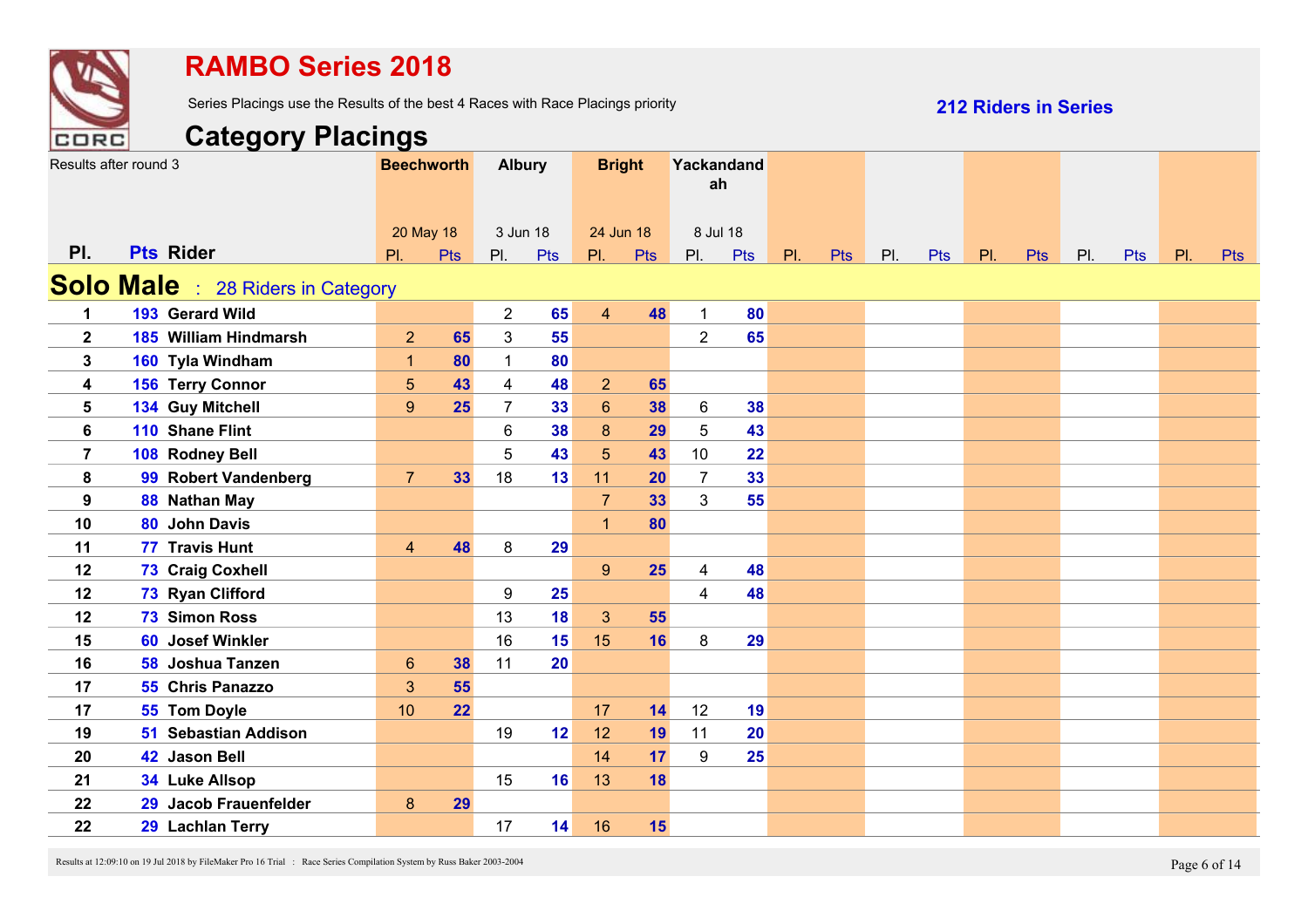

Series Placings use the Results of the best 4 Races with Race Placings priority

**212 Riders in Series**

| Results after round 3 |                           | <b>Beechworth</b> |            | <b>Albury</b> |            | <b>Bright</b>   |            |     | Yackandand<br>ah |     |            |     |            |     |            |    |            |     |            |
|-----------------------|---------------------------|-------------------|------------|---------------|------------|-----------------|------------|-----|------------------|-----|------------|-----|------------|-----|------------|----|------------|-----|------------|
|                       |                           | 20 May 18         |            | 3 Jun 18      |            | 24 Jun 18       |            |     | 8 Jul 18         |     |            |     |            |     |            |    |            |     |            |
| PI.                   | <b>Pts Rider</b>          | PI.               | <b>Pts</b> | PI.           | <b>Pts</b> | $\mathsf{PI}$ . | <b>Pts</b> | PI. | <b>Pts</b>       | PI. | <b>Pts</b> | PI. | <b>Pts</b> | PI. | <b>Pts</b> | PL | <b>Pts</b> | PI. | <b>Pts</b> |
| 24                    | 22 Mark Raymond           |                   |            |               |            | 10              | 22         |     |                  |     |            |     |            |     |            |    |            |     |            |
| 24                    | 22 Tim McKechnie          |                   |            | 10            | 22         |                 |            |     |                  |     |            |     |            |     |            |    |            |     |            |
| 26                    | 19 Benjamin North         |                   |            | 12            | 19         |                 |            |     |                  |     |            |     |            |     |            |    |            |     |            |
| 27                    | 17 John Kent              |                   |            | 14            | 17         |                 |            |     |                  |     |            |     |            |     |            |    |            |     |            |
| 28                    | <b>13 Brodie Pattison</b> |                   |            |               |            | 18              | 13         |     |                  |     |            |     |            |     |            |    |            |     |            |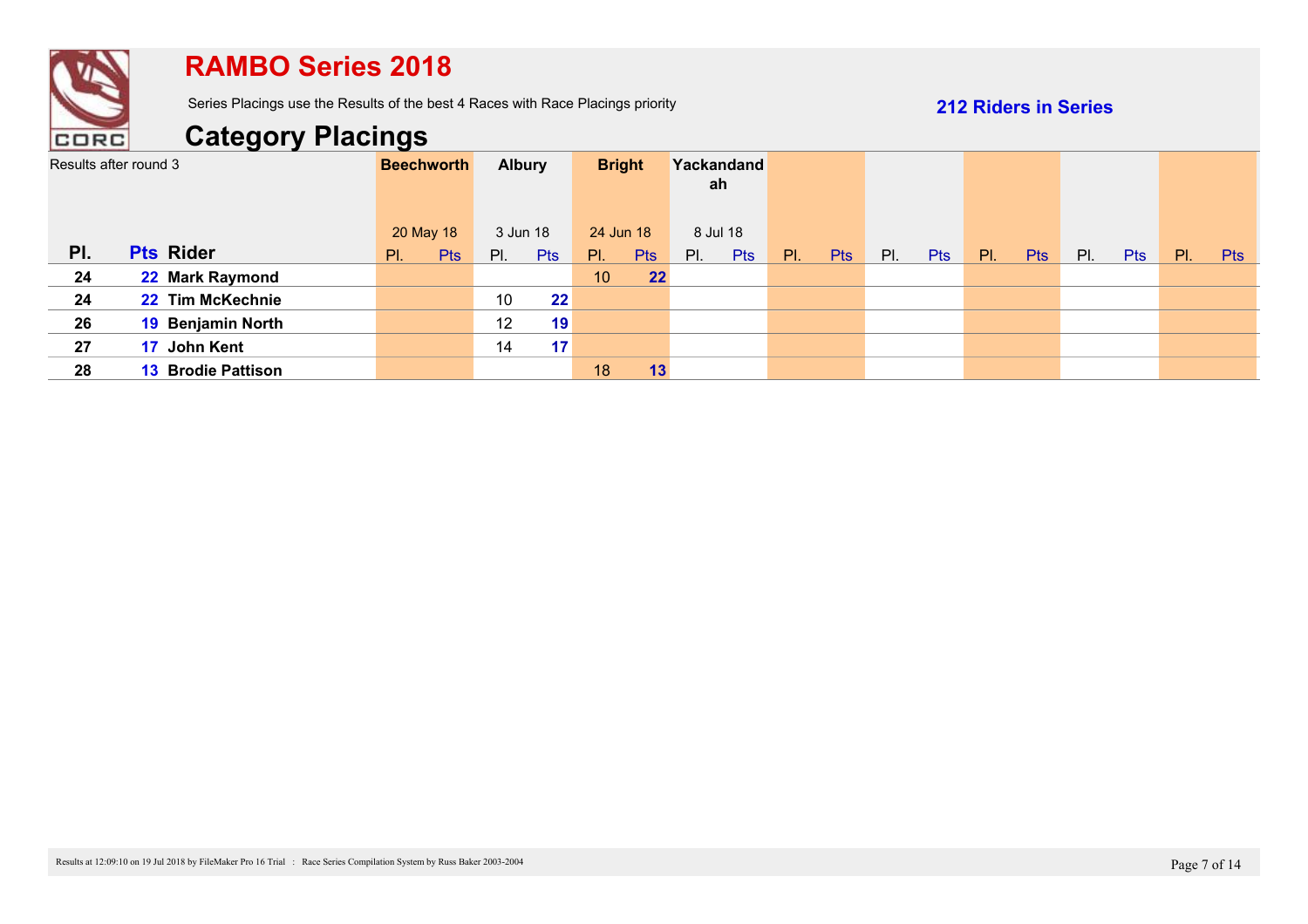

Series Placings use the Results of the best 4 Races with Race Placings priority

**212 Riders in Series**

|                | Results after round 3                    |                | <b>Beechworth</b> | <b>Albury</b>  |            | <b>Bright</b>           |                | Yackandand<br>ah |     |     |            |     |     |     |            |     |     |     |            |
|----------------|------------------------------------------|----------------|-------------------|----------------|------------|-------------------------|----------------|------------------|-----|-----|------------|-----|-----|-----|------------|-----|-----|-----|------------|
|                |                                          |                | 20 May 18         | 3 Jun 18       |            | 24 Jun 18               |                | 8 Jul 18         |     |     |            |     |     |     |            |     |     |     |            |
| PI.            | <b>Pts Rider</b>                         | PI.            | Pts               | PI.            | <b>Pts</b> | PI.                     | Pts            | PI.              | Pts | PI. | <b>Pts</b> | PI. | Pts | PI. | <b>Pts</b> | PI. | Pts | PI. | <b>Pts</b> |
|                | Solo Male 40+<br>: 42 Riders in Category |                |                   |                |            |                         |                |                  |     |     |            |     |     |     |            |     |     |     |            |
| 1              | 295 Kris Meyland                         | 3              | 55                | $\mathbf{1}$   | 80         | $\mathbf{1}$            | 80             | $\mathbf{1}$     | 80  |     |            |     |     |     |            |     |     |     |            |
| $\mathbf 2$    | <b>195 Minter Barnard</b>                | $\overline{2}$ | 65                | $\overline{2}$ | 65         | $\overline{2}$          | 65             |                  |     |     |            |     |     |     |            |     |     |     |            |
| 3              | 190 Geoff Vietz                          | $\mathbf{1}$   | 80                | 3              | 55         | 3                       | 55             |                  |     |     |            |     |     |     |            |     |     |     |            |
| 4              | 189 Chris Doe                            | $\overline{4}$ | 48                | $6\phantom{1}$ | 38         | $6\phantom{a}$          | 38             | $\overline{2}$   | 65  |     |            |     |     |     |            |     |     |     |            |
| 5              | <b>174 Julien Atherstone</b>             | $\overline{5}$ | 43                | $\overline{7}$ | 33         | 5                       | 43             | $\mathbf{3}$     | 55  |     |            |     |     |     |            |     |     |     |            |
| 6              | 110 Tim Ferres                           | $6\phantom{a}$ | 38                | 8              | 29         |                         |                | 5                | 43  |     |            |     |     |     |            |     |     |     |            |
| $\overline{7}$ | 105 Daryn Higgins                        | $\overline{7}$ | 33                | 9              | 25         | 13                      | 18             | 8                | 29  |     |            |     |     |     |            |     |     |     |            |
| 8              | 96 Darin Lynch                           |                |                   | $\overline{4}$ | 48         | $\overline{\mathbf{4}}$ | 48             |                  |     |     |            |     |     |     |            |     |     |     |            |
| 9              | 84 Brent Tanzen                          | 20             | 11                | 16             | 15         | 11                      | 20             | $\,6$            | 38  |     |            |     |     |     |            |     |     |     |            |
| 10             | 80 Robert Tye                            | 10             | 22                | 10             | 22         | 15                      | 16             | 11               | 20  |     |            |     |     |     |            |     |     |     |            |
| 11             | 72 Michael Loughlin                      | 13             | 18                | 13             | 18         | 17                      | 14             | 10               | 22  |     |            |     |     |     |            |     |     |     |            |
| 12             | 59 Mark Norden                           |                |                   | 20             | 11         |                         |                | $\overline{4}$   | 48  |     |            |     |     |     |            |     |     |     |            |
| 12             | 59 Mathew Dixon                          | 8              | 29                | 11             | 20         | 21                      | 10             |                  |     |     |            |     |     |     |            |     |     |     |            |
| 14             | 58 Dean Robinson                         |                |                   |                |            | 9                       | 25             | $\overline{7}$   | 33  |     |            |     |     |     |            |     |     |     |            |
| 15             | 57 Paul Larkin                           | 12             | 19                | 12             | 19         |                         |                | 12               | 19  |     |            |     |     |     |            |     |     |     |            |
| 16             | 55 Glenn Aldridge                        | 17             | 14                | 19             | 12         | $8\phantom{1}$          | 29             |                  |     |     |            |     |     |     |            |     |     |     |            |
| 17             | 54 Jimmy Goode                           | 9              | 25                |                |            | 8                       | 29             |                  |     |     |            |     |     |     |            |     |     |     |            |
| 18             | 53 Mathew Curry                          |                |                   | 18             | 13         | 16                      | 15             | 9                | 25  |     |            |     |     |     |            |     |     |     |            |
| 19             | 43 Jeremy Ross                           |                |                   | 5              | 43         |                         |                |                  |     |     |            |     |     |     |            |     |     |     |            |
| 20             | 33 Hamish Paterson                       |                |                   |                |            | $\overline{7}$          | 33             |                  |     |     |            |     |     |     |            |     |     |     |            |
| 21             | 32 Craig Quinliven                       | 18             | 13                | 12             | 19         |                         |                |                  |     |     |            |     |     |     |            |     |     |     |            |
| 22             | 29 Gregory Boyall                        | 11             | 20                |                |            | 22                      | $\overline{9}$ |                  |     |     |            |     |     |     |            |     |     |     |            |
| 23             | 27 Atila Kerestes                        |                |                   | 15             | 16         | 20                      | 11             |                  |     |     |            |     |     |     |            |     |     |     |            |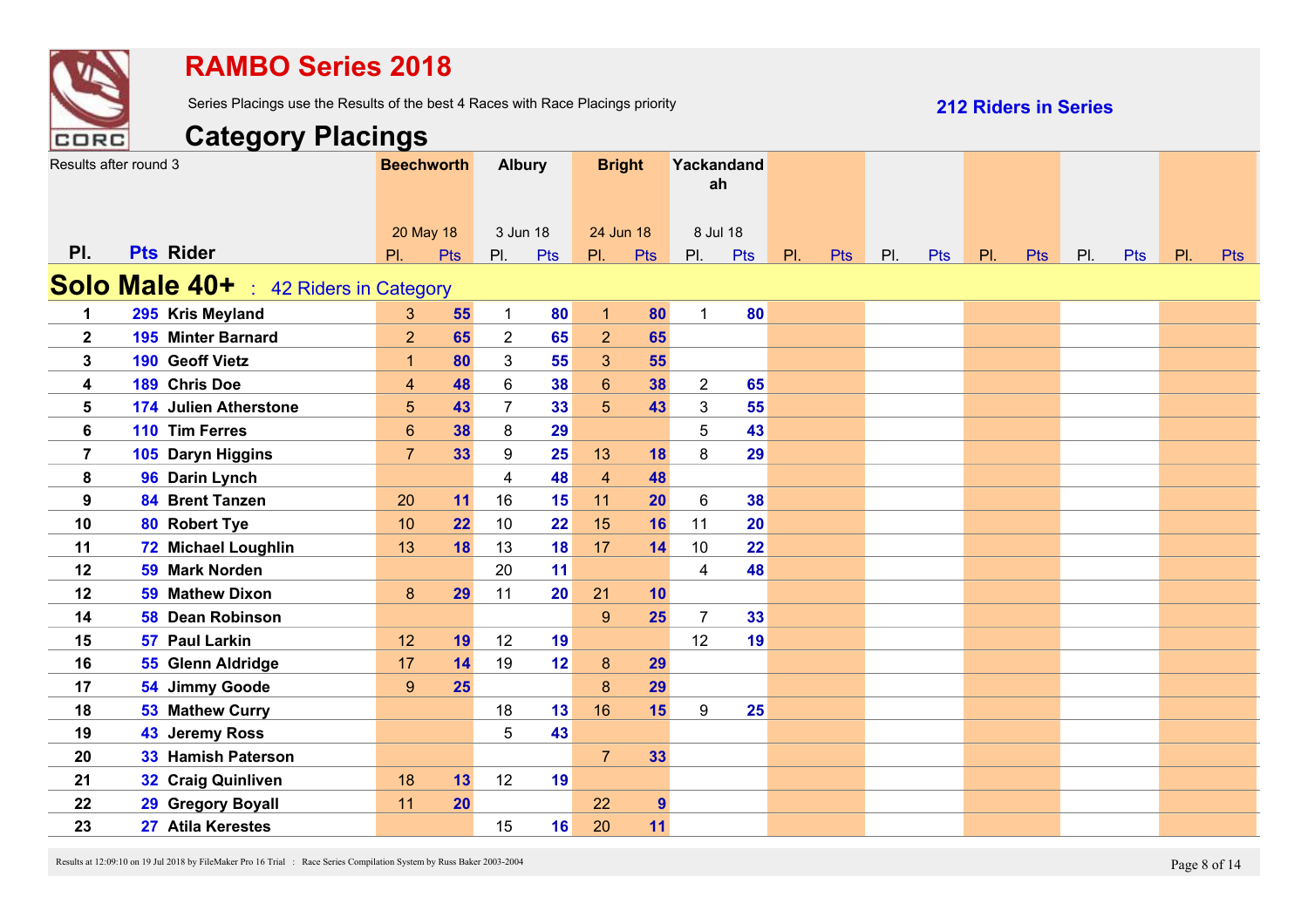

Series Placings use the Results of the best 4 Races with Race Placings priority

**212 Riders in Series**

|     | Results after round 3        |     | <b>Beechworth</b> | <b>Albury</b> |                  | <b>Bright</b> |                | Yackandand<br>ah |            |     |            |     |     |     |            |     |     |     |            |
|-----|------------------------------|-----|-------------------|---------------|------------------|---------------|----------------|------------------|------------|-----|------------|-----|-----|-----|------------|-----|-----|-----|------------|
|     |                              |     | 20 May 18         | 3 Jun 18      |                  | 24 Jun 18     |                | 8 Jul 18         |            |     |            |     |     |     |            |     |     |     |            |
| PI. | <b>Pts Rider</b>             | PI. | Pts               | PI.           | Pts              | PI.           | <b>Pts</b>     | PI.              | <b>Pts</b> | PI. | <b>Pts</b> | PI. | Pts | PI. | <b>Pts</b> | PI. | Pts | PI. | <b>Pts</b> |
| 24  | 23 Tom Nixon                 |     |                   | 21            | 10               | 18            | 13             |                  |            |     |            |     |     |     |            |     |     |     |            |
| 25  | 22 Matthew Cameron           |     |                   |               |                  | 26            | $5\phantom{a}$ | 14               | 17         |     |            |     |     |     |            |     |     |     |            |
| 25  | 22 Nick Vlahandreas          |     |                   |               |                  | 10            | 22             |                  |            |     |            |     |     |     |            |     |     |     |            |
| 27  | 20 Paul Johanson             | 19  | 12                | 23            | 8 <sup>1</sup>   |               |                |                  |            |     |            |     |     |     |            |     |     |     |            |
| 28  | <b>19 Christopher Baudry</b> |     |                   |               |                  | 12            | 19             |                  |            |     |            |     |     |     |            |     |     |     |            |
| 29  | <b>18 Craig Brinsdon</b>     |     |                   |               |                  |               |                | 13               | 18         |     |            |     |     |     |            |     |     |     |            |
| 30  | 17 Adrian Rodda              | 14  | 17                |               |                  |               |                |                  |            |     |            |     |     |     |            |     |     |     |            |
| 30  | <b>17 Justin Godfrey</b>     |     |                   |               |                  | 14            | 17             |                  |            |     |            |     |     |     |            |     |     |     |            |
| 30  | 17 Tony Wilson               |     |                   | 14            | 17               |               |                |                  |            |     |            |     |     |     |            |     |     |     |            |
| 33  | <b>16 Jason Dudenas</b>      |     |                   |               |                  |               |                | 15               | 16         |     |            |     |     |     |            |     |     |     |            |
| 33  | 16 Mark Gephart              | 15  | 16                |               |                  |               |                |                  |            |     |            |     |     |     |            |     |     |     |            |
| 35  | <b>15 David Bushell</b>      | 16  | 15                |               |                  |               |                |                  |            |     |            |     |     |     |            |     |     |     |            |
| 36  | <b>14 Steven Pearce</b>      |     |                   | 17            | 14               |               |                |                  |            |     |            |     |     |     |            |     |     |     |            |
| 37  | <b>12 Matt Lucas</b>         |     |                   |               |                  | 19            | 12             |                  |            |     |            |     |     |     |            |     |     |     |            |
| 38  | 9 John Jamison               |     |                   | 22            | $\boldsymbol{9}$ |               |                |                  |            |     |            |     |     |     |            |     |     |     |            |
| 39  | 8 David Innes                |     |                   |               |                  | 23            | $\bf{8}$       |                  |            |     |            |     |     |     |            |     |     |     |            |
| 40  | 7 Wayne Halliday             |     |                   |               |                  | 24            | $\overline{7}$ |                  |            |     |            |     |     |     |            |     |     |     |            |
| 41  | <b>6</b> Graeme Martin       |     |                   |               |                  | 25            | $6\phantom{a}$ |                  |            |     |            |     |     |     |            |     |     |     |            |
| 42  | 5 Adam White                 |     |                   |               |                  | 27            | 5              |                  |            |     |            |     |     |     |            |     |     |     |            |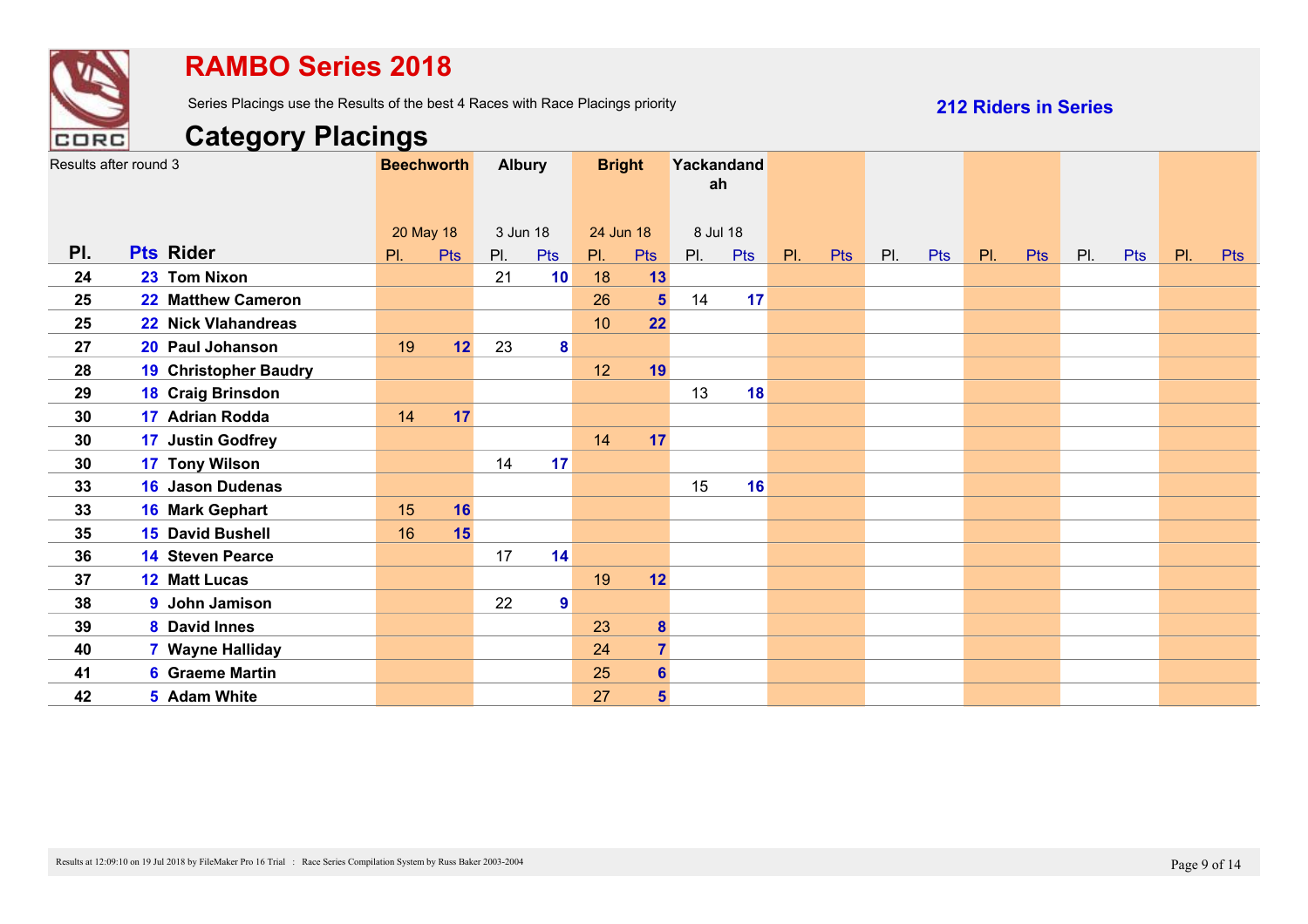

Series Placings use the Results of the best 4 Races with Race Placings priority

**212 Riders in Series**

|                | Results after round 3                            | <b>Beechworth</b> |            | <b>Albury</b>  |            | <b>Bright</b>   |            |     | Yackandand<br>ah |     |            |     |     |     |            |     |            |     |            |
|----------------|--------------------------------------------------|-------------------|------------|----------------|------------|-----------------|------------|-----|------------------|-----|------------|-----|-----|-----|------------|-----|------------|-----|------------|
|                |                                                  | 20 May 18         |            | 3 Jun 18       |            | 24 Jun 18       |            |     | 8 Jul 18         |     |            |     |     |     |            |     |            |     |            |
| PI.            | <b>Pts Rider</b>                                 | $\mathsf{PI}$ .   | <b>Pts</b> | PL             | <b>Pts</b> | $\mathsf{PI}$ . | <b>Pts</b> | PI. | Pts              | PI. | <b>Pts</b> | PI. | Pts | PI. | <b>Pts</b> | PI. | <b>Pts</b> | PI. | <b>Pts</b> |
|                | <b>Sport Female Solo</b> : 12 Riders in Category |                   |            |                |            |                 |            |     |                  |     |            |     |     |     |            |     |            |     |            |
| 1              | 240 Teagan Atherstone                            | 1                 | 80         |                |            | $\mathbf{1}$    | 80         | 1   | 80               |     |            |     |     |     |            |     |            |     |            |
| $\overline{2}$ | 230 Anna Bruton                                  | 2 <sup>1</sup>    | 65         | 3 <sup>1</sup> | 55         | 3 <sup>5</sup>  | 55         | 3   | 55               |     |            |     |     |     |            |     |            |     |            |
| $\mathbf{3}$   | 210 Maria Frischmann                             |                   |            | 1              | 80         | $\overline{2}$  | 65         | 2   | 65               |     |            |     |     |     |            |     |            |     |            |
| 4              | <b>139 Jeanette McLaren</b>                      | $\overline{4}$    | 48         | 5              | 43         | $\overline{4}$  | 48         |     |                  |     |            |     |     |     |            |     |            |     |            |
| 5              | 136 Jo Hunt                                      |                   |            | $\overline{2}$ | 65         | $6\phantom{1}$  | 38         | 7   | 33               |     |            |     |     |     |            |     |            |     |            |
| $6\phantom{1}$ | 103 Dena Paris                                   | 3                 | 55         | 4              | 48         |                 |            |     |                  |     |            |     |     |     |            |     |            |     |            |
| $\overline{7}$ | 86 Indigo Jones                                  |                   |            | 6              | 38         |                 |            | 4   | 48               |     |            |     |     |     |            |     |            |     |            |
| 8              | 72 Alex Blackburn                                |                   |            | 8              | 29         | 5 <sup>5</sup>  | 43         |     |                  |     |            |     |     |     |            |     |            |     |            |
| 9              | 68 Jenny Corser                                  | $5\phantom{.}$    | 43         | 9              | 25         |                 |            |     |                  |     |            |     |     |     |            |     |            |     |            |
| 10             | 38 Chanelle Gaspari                              | $6\phantom{1}$    | 38         |                |            |                 |            |     |                  |     |            |     |     |     |            |     |            |     |            |
| 10             | 38 Ella Photis                                   |                   |            |                |            | 6 <sup>°</sup>  | 38         |     |                  |     |            |     |     |     |            |     |            |     |            |
| 12             | 33 Joanne Wilkie                                 |                   |            | $\overline{7}$ | 33         |                 |            |     |                  |     |            |     |     |     |            |     |            |     |            |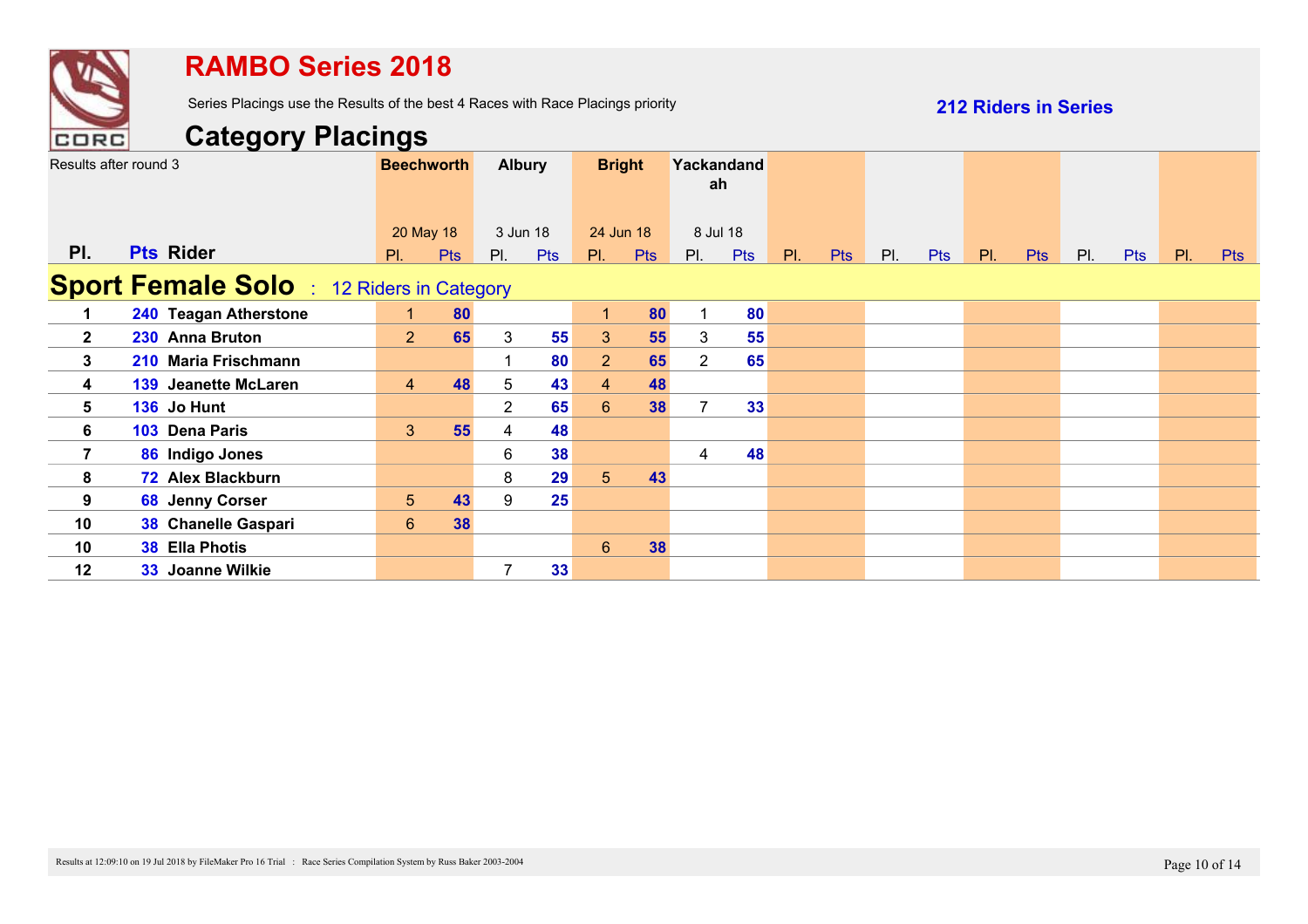

Series Placings use the Results of the best 4 Races with Race Placings priority

**212 Riders in Series**

|                | Results after round 3                             | <b>Beechworth</b>       |                | <b>Albury</b>  |     | <b>Bright</b>  |            | Yackandand<br>ah |            |     |     |     |            |     |            |     |            |     |            |
|----------------|---------------------------------------------------|-------------------------|----------------|----------------|-----|----------------|------------|------------------|------------|-----|-----|-----|------------|-----|------------|-----|------------|-----|------------|
|                |                                                   | 20 May 18               |                | 3 Jun 18       |     | 24 Jun 18      |            | 8 Jul 18         |            |     |     |     |            |     |            |     |            |     |            |
| PI.            | <b>Pts Rider</b>                                  | PI.                     | Pts            | PI.            | Pts | PI.            | <b>Pts</b> | PI.              | <b>Pts</b> | PI. | Pts | PI. | <b>Pts</b> | PI. | <b>Pts</b> | PI. | <b>Pts</b> | PI. | <b>Pts</b> |
|                | <b>Sport Male Solo</b><br>: 55 Riders in Category |                         |                |                |     |                |            |                  |            |     |     |     |            |     |            |     |            |     |            |
| 1              | 240 Jordan Riddle                                 | $\mathbf{1}$            | 80             | $\mathbf{1}$   | 80  | $\mathbf{1}$   | 80         |                  |            |     |     |     |            |     |            |     |            |     |            |
| $\mathbf{2}$   | 201 Luke Smith                                    | 3                       | 55             | $6\phantom{1}$ | 38  | 5              | 43         | $\overline{2}$   | 65         |     |     |     |            |     |            |     |            |     |            |
| 3              | 169 Ty Bowey                                      | $6\phantom{1}$          | 38             | $\overline{7}$ | 33  | 13             | 18         | $\mathbf{1}$     | 80         |     |     |     |            |     |            |     |            |     |            |
| 4              | 145 Ben Kraus                                     |                         |                | 2              | 65  |                |            | $\mathbf 1$      | 80         |     |     |     |            |     |            |     |            |     |            |
| 5              | 132 Tim Northey                                   | 19                      | 12             | 3              | 55  | $\overline{2}$ | 65         |                  |            |     |     |     |            |     |            |     |            |     |            |
| 6              | 112 Cam Dickenson                                 | 22                      | $\overline{9}$ | $\overline{4}$ | 48  | $\mathbf{3}$   | 55         |                  |            |     |     |     |            |     |            |     |            |     |            |
| $\overline{7}$ | 107 Andrew Hofer                                  | $\overline{5}$          | 43             | 10             | 22  | 10             | 22         | 11               | 20         |     |     |     |            |     |            |     |            |     |            |
| $\overline{7}$ | 107 Patrick Lalor                                 | $\overline{\mathbf{4}}$ | 48             | 20             | 11  | 21             | 10         | 6                | 38         |     |     |     |            |     |            |     |            |     |            |
| 9              | 103 Callum Dwyer                                  | $\boldsymbol{9}$        | 25             | 13             | 18  | 14             | 17         | 5                | 43         |     |     |     |            |     |            |     |            |     |            |
| 10             | 98 Casper Linssen                                 |                         |                | 5              | 43  |                |            | 3                | 55         |     |     |     |            |     |            |     |            |     |            |
| 11             | 84 Callan Piper                                   | 11                      | 20             | $\bf 8$        | 29  | 18             | 13         | 10               | 22         |     |     |     |            |     |            |     |            |     |            |
| 11             | 84 Glenn Hargreaves                               | 14                      | 17             | 18             | 13  | $\overline{9}$ | 25         | 8                | 29         |     |     |     |            |     |            |     |            |     |            |
| 13             | 65 Aden Corke                                     | $\overline{2}$          | 65             |                |     |                |            |                  |            |     |     |     |            |     |            |     |            |     |            |
| 14             | 48 John Hourigan                                  | $\overline{7}$          | 33             | 16             | 15  |                |            |                  |            |     |     |     |            |     |            |     |            |     |            |
| 14             | <b>48 Neville Laffy</b>                           |                         |                |                |     | $\overline{4}$ | 48         |                  |            |     |     |     |            |     |            |     |            |     |            |
| 16             | <b>44 David Gilson</b>                            | 18                      | 13             | 19             | 12  | 23             | 8          | 20               | 11         |     |     |     |            |     |            |     |            |     |            |
| 17             | 40 John Sidjwick                                  | 15                      | 16             | 21             | 10  | 17             | 14         |                  |            |     |     |     |            |     |            |     |            |     |            |
| 18             | 38 James Boetto                                   |                         |                |                |     | $6\phantom{1}$ | 38         |                  |            |     |     |     |            |     |            |     |            |     |            |
| 19             | 37 Riley Corke                                    | 10                      | 22             |                |     |                |            | 16               | 15         |     |     |     |            |     |            |     |            |     |            |
| 20             | 34 Dale Nelder                                    |                         |                | 17             | 14  | 11             | 20         |                  |            |     |     |     |            |     |            |     |            |     |            |
| 21             | 33 Simon Jones                                    |                         |                |                |     |                |            | $\overline{7}$   | 33         |     |     |     |            |     |            |     |            |     |            |
| 21             | 33 Timothy Jarrold                                |                         |                |                |     | $\overline{7}$ | 33         |                  |            |     |     |     |            |     |            |     |            |     |            |
| 23             | <b>32 Richard Verrocchio</b>                      | 16                      | 15             |                |     |                |            | 14               | 17         |     |     |     |            |     |            |     |            |     |            |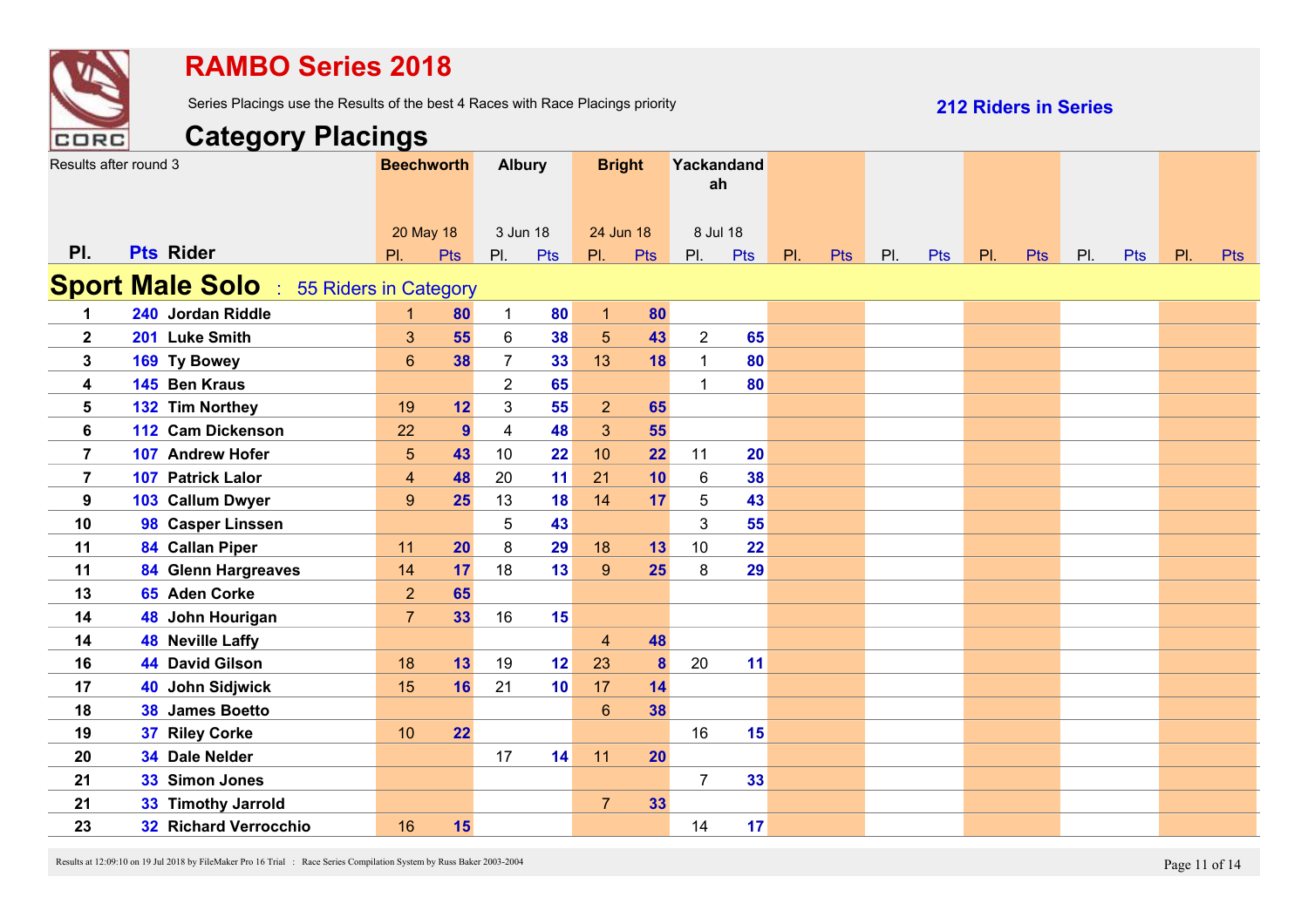

Series Placings use the Results of the best 4 Races with Race Placings priority

**212 Riders in Series**

# **Category Placings**

|     | Results after round 3      | <b>Beechworth</b> |     | <b>Albury</b>    |                  | <b>Bright</b> |                         | Yackandand<br>ah |                  |     |            |     |            |     |            |     |            |     |            |
|-----|----------------------------|-------------------|-----|------------------|------------------|---------------|-------------------------|------------------|------------------|-----|------------|-----|------------|-----|------------|-----|------------|-----|------------|
|     |                            |                   |     |                  |                  |               |                         |                  |                  |     |            |     |            |     |            |     |            |     |            |
|     |                            | 20 May 18         |     | 3 Jun 18         |                  | 24 Jun 18     |                         | 8 Jul 18         |                  |     |            |     |            |     |            |     |            |     |            |
| PI. | <b>Pts Rider</b>           | PI.               | Pts | PI.              | <b>Pts</b>       | PI.           | <b>Pts</b>              | PI.              | <b>Pts</b>       | PI. | <b>Pts</b> | PI. | <b>Pts</b> | PI. | <b>Pts</b> | PI. | <b>Pts</b> | PI. | <b>Pts</b> |
| 24  | <b>30 Byron Pattison</b>   | 20                | 11  | 24               | $\overline{7}$   | 19            | 12                      |                  |                  |     |            |     |            |     |            |     |            |     |            |
| 25  | 29 Shayne Cherry           |                   |     |                  |                  | 16            | 15                      | 17               | 14               |     |            |     |            |     |            |     |            |     |            |
| 25  | 29 Stephen Lieschke        | 8                 | 29  |                  |                  |               |                         |                  |                  |     |            |     |            |     |            |     |            |     |            |
| 27  | 26 Lucas Bladewell         |                   |     | 11               | 20               | 25            | $6\phantom{a}$          |                  |                  |     |            |     |            |     |            |     |            |     |            |
| 28  | 25<br>(Bryce               |                   |     |                  |                  |               |                         | 9                | 25               |     |            |     |            |     |            |     |            |     |            |
| 28  | 25 David Clifford          |                   |     | $\boldsymbol{9}$ | 25               |               |                         |                  |                  |     |            |     |            |     |            |     |            |     |            |
| 30  | 22 Finn Nixon              |                   |     | 14               | 17               | 26            | $\overline{\mathbf{5}}$ |                  |                  |     |            |     |            |     |            |     |            |     |            |
| 31  | <b>19 Finn Buckley</b>     | 12                | 19  |                  |                  |               |                         |                  |                  |     |            |     |            |     |            |     |            |     |            |
| 31  | <b>19 Matt Naldrett</b>    |                   |     |                  |                  | 12            | 19                      |                  |                  |     |            |     |            |     |            |     |            |     |            |
| 31  | 19 Weekend Warrior (Adam   |                   |     |                  |                  |               |                         | 12               | 19               |     |            |     |            |     |            |     |            |     |            |
| 34  | <b>18 Jonathon Hopkins</b> | 13                | 18  |                  |                  |               |                         |                  |                  |     |            |     |            |     |            |     |            |     |            |
| 34  | 18 Michael kanizay         |                   |     |                  |                  |               |                         | 13               | 18               |     |            |     |            |     |            |     |            |     |            |
| 36  | 16 James Davis             |                   |     |                  |                  |               |                         | 15               | 16               |     |            |     |            |     |            |     |            |     |            |
| 36  | 16 Rob Boetto              |                   |     |                  |                  | 15            | 16                      |                  |                  |     |            |     |            |     |            |     |            |     |            |
| 36  | 16 Tom Newman              |                   |     | 15               | 16               |               |                         |                  |                  |     |            |     |            |     |            |     |            |     |            |
| 39  | <b>14 David Buckley</b>    | 17                | 14  |                  |                  |               |                         |                  |                  |     |            |     |            |     |            |     |            |     |            |
| 40  | 13 David Phegan            |                   |     |                  |                  |               |                         | 18               | 13               |     |            |     |            |     |            |     |            |     |            |
| 41  | 12 liam Henderson          |                   |     |                  |                  |               |                         | 19               | 12               |     |            |     |            |     |            |     |            |     |            |
| 41  | 12 Matthew Kane            |                   |     | 27               | 5                | 24            | $\overline{7}$          |                  |                  |     |            |     |            |     |            |     |            |     |            |
| 43  | 11 Mark Scott              |                   |     |                  |                  | 20            | 11                      |                  |                  |     |            |     |            |     |            |     |            |     |            |
| 44  | 10 Chris McKnight          | 21                | 10  |                  |                  |               |                         |                  |                  |     |            |     |            |     |            |     |            |     |            |
| 44  | 10 Gavin Klingner          |                   |     |                  |                  |               |                         | 21               | 10               |     |            |     |            |     |            |     |            |     |            |
| 46  | 9 Mitchell Ennis           |                   |     | 22               | $\boldsymbol{9}$ |               |                         |                  |                  |     |            |     |            |     |            |     |            |     |            |
| 46  | 9 Ollie Davis              |                   |     |                  |                  | 22            | $\overline{9}$          |                  |                  |     |            |     |            |     |            |     |            |     |            |
| 46  | 9 Travis Edwards           |                   |     |                  |                  |               |                         | 22               | $\boldsymbol{9}$ |     |            |     |            |     |            |     |            |     |            |

Results at 12:09:10 on 19 Jul 2018 by FileMaker Pro 16 Trial : Race Series Compilation System by Russ Baker 2003-2004 Page 12 of 14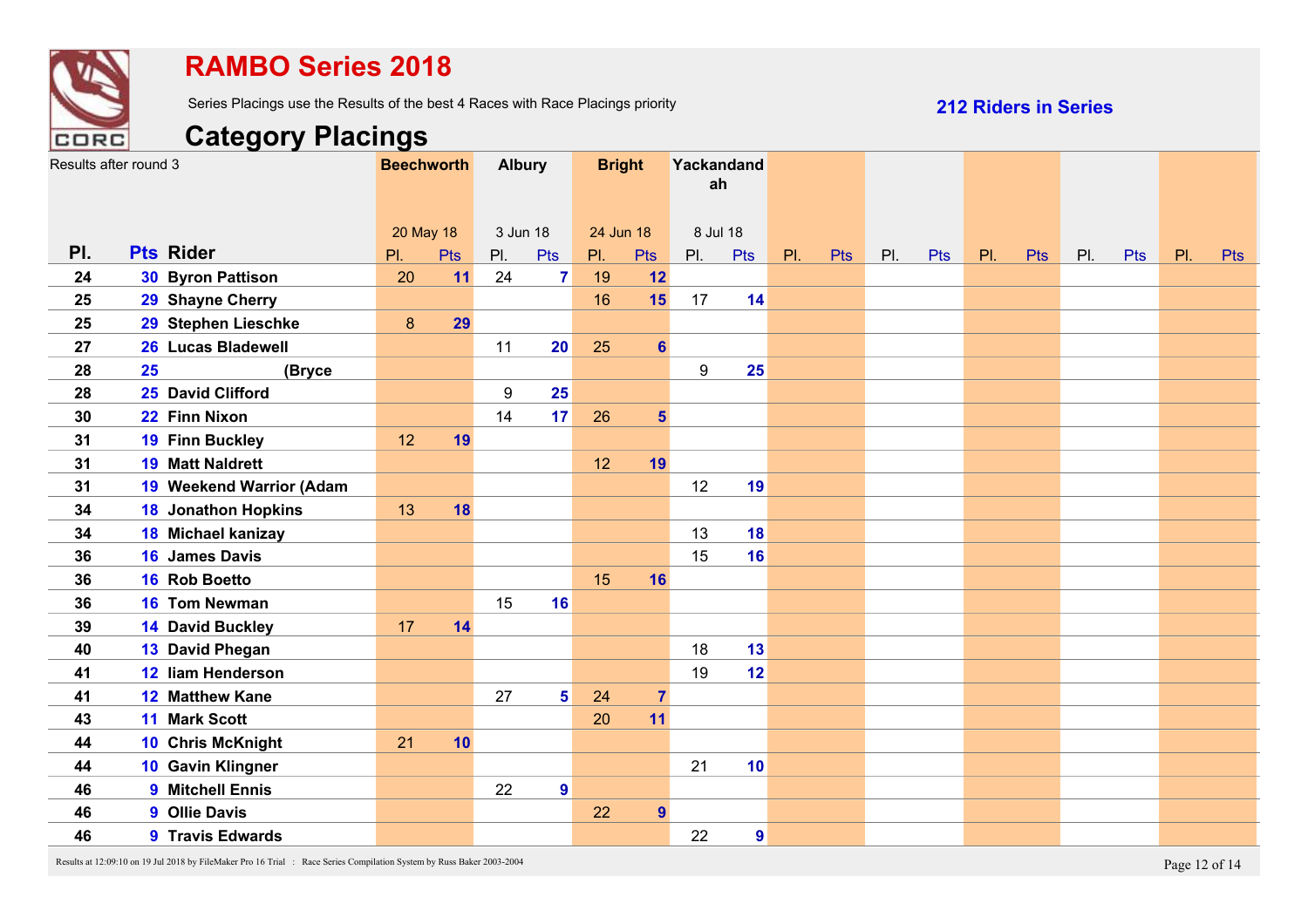

Series Placings use the Results of the best 4 Races with Race Placings priority

**212 Riders in Series**

|     | Results after round 3     | <b>Beechworth</b> | <b>Albury</b>     | <b>Bright</b>                 | Yackandand<br>ah              |                   |                   |                   |                   |                   |
|-----|---------------------------|-------------------|-------------------|-------------------------------|-------------------------------|-------------------|-------------------|-------------------|-------------------|-------------------|
|     |                           | 20 May 18         | 3 Jun 18          | 24 Jun 18                     | 8 Jul 18                      |                   |                   |                   |                   |                   |
| PI. | <b>Pts Rider</b>          | <b>Pts</b><br>PI. | PI.<br><b>Pts</b> | <b>Pts</b><br>$\mathsf{PI}$ . | $\mathsf{PI}$ .<br><b>Pts</b> | PI.<br><b>Pts</b> | PI.<br><b>Pts</b> | PI.<br><b>Pts</b> | PI.<br><b>Pts</b> | PI.<br><b>Pts</b> |
| 49  | 8 John McCormack          |                   | 23<br>8           |                               |                               |                   |                   |                   |                   |                   |
| 49  | 8 Mitchell Deluca         | 23<br>8           |                   |                               |                               |                   |                   |                   |                   |                   |
| 49  | 8 Weekend Warrior (Austin |                   |                   |                               | 23<br>8                       |                   |                   |                   |                   |                   |
| 52  | <b>6 Rusell Wood</b>      |                   | 25<br>6           |                               |                               |                   |                   |                   |                   |                   |
| 53  | 5 Alex Newman             |                   | 28<br>5           |                               |                               |                   |                   |                   |                   |                   |
| 53  | 5 Declan de Wet           |                   | 26<br>5           |                               |                               |                   |                   |                   |                   |                   |
| 53  | 5 Harrison Hilf           |                   | 29<br>5           |                               |                               |                   |                   |                   |                   |                   |